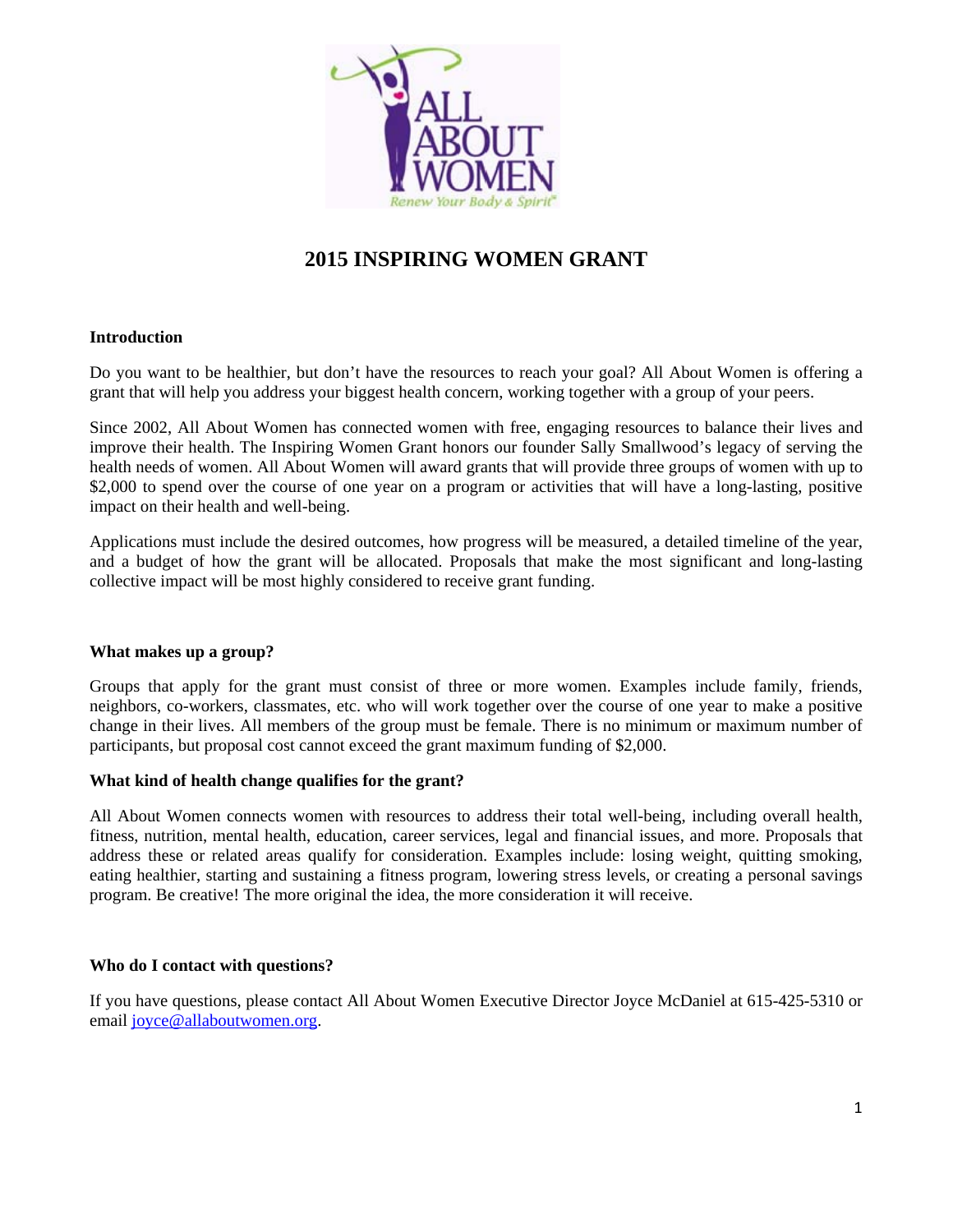# **Application Title:**

# **CONTACT INFORMATION**

#### **Group Name:**

**Group Leader Information:**  First name: Last name: Phone number: Email: Physical address:

# **Group Participants: (Please list the name and contact info for each member of the group.)**

First name: Last name: Phone number: Email: Physical address:

First name: Last name: Phone number: Email: Physical address:

# **PROGRAM DESCRITPTION:**

**Project or Program Overview:** (Please provide a clear, concise overview of the organization and the purpose for the funding request, 2-3 paragraphs).

**Outcomes and Goals as a result of the Project or Program:** (Please include the specific and intended behavior, knowledge and/or skill changes that should result from the program or activities. Additionally, please include how the outcomes and goals will be measured).

**Activities and Timeline for meeting goals and outcomes:** (The plan should not exceed one year; please include specific activities as well as dates by which they will be completed.)

# **BUDGET:**

**Budget & Budget narrative:** (Please provide a detailed budget as well as budget narrative for the proposed project/program.)

*By submitting this application, the group collectively agrees that the contents of this application, their progress and success of the grant will be shared on the All About Women website [\(www.allaboutwomen.org\)](http://allaboutwomen.org/). Personal information such as email, phone number and address will not be released. Participants must also be willing to have their story publicized to media. Applicants and all participants must reside in Middle Tennessee (Cannon, Cheatham, Davidson, Dickson, Hickman, Macon, Maury, Montgomery, Robertson, Rutherford, Smith, Sumner, Trousdale, Williamson and Wilson counties).*